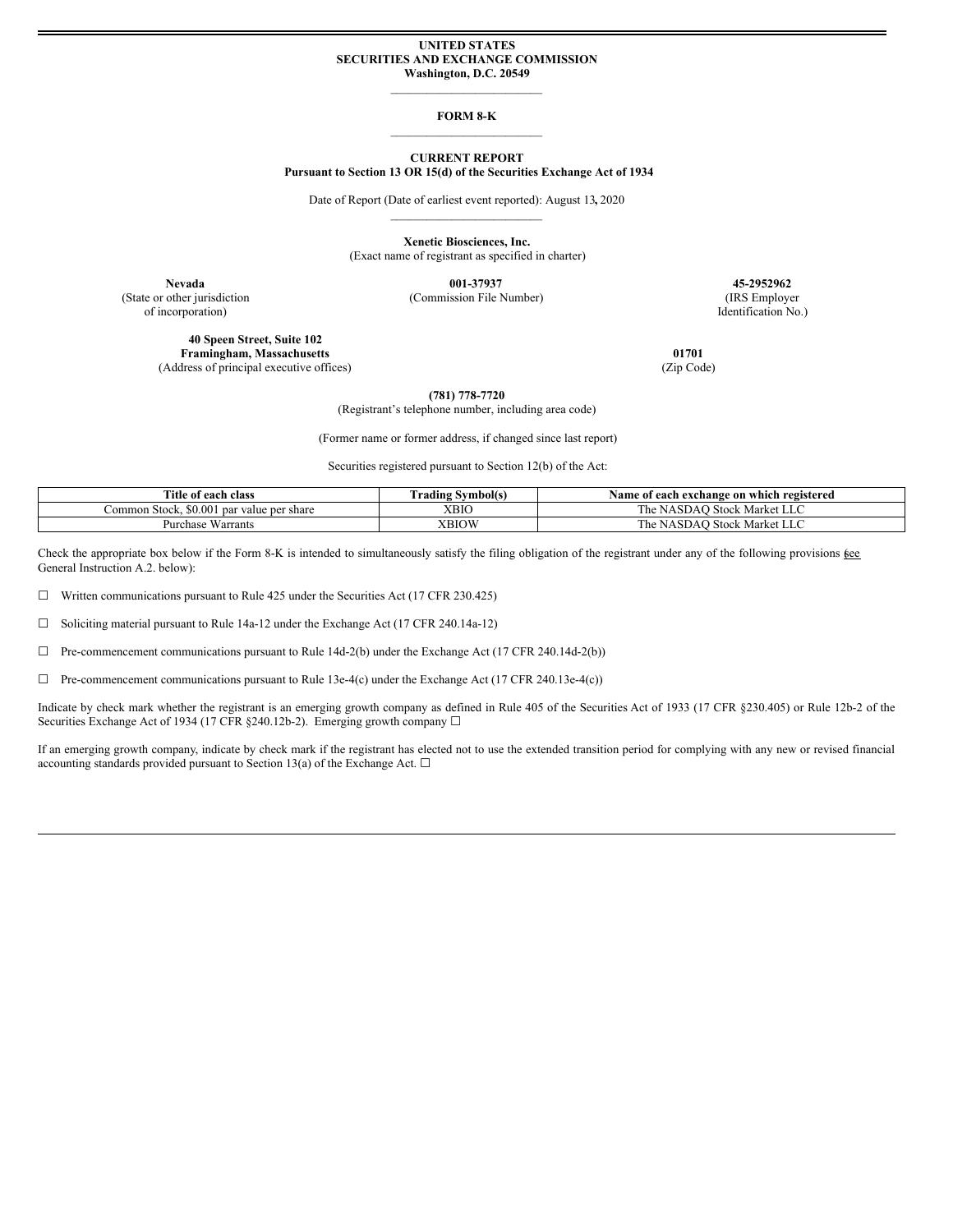### **Item 2.02. Results of Operations and Financial Condition.**

On August 13, 2020, Xenetic Biosciences, Inc. (the "Company") issued a press release announcing results for the quarter ended June 30, 2020 and providing a corporate update.

The full text of the press release is furnished as Exhibit 99.1 to this Current Report on Form 8-K and hereby incorporated in this Item 2.02 by reference. The information in this Item 2.02, including Exhibit 99.1 attached hereto, shall not be deemed "filed" for purposes of Section 18 of the Securities Exchange Act of 1934, as amended, nor shall it be deemed incorporated by reference in any filing under the Securities Act of 1933, as amended, except as shall be expressly set forth by specific reference in such filing.

## **FORWARD-LOOKING STATEMENTS**

This Form 8-K, including the press release, contains forward-looking statements for purposes of the safe harbor provisions of the Private Securities Litigation Reform Act of 1995. All statements contained in this Form 8-K, including the press release, other than statements of historical facts may constitute forward-looking statements within the meaning of the federal securities laws. These statements can be identified by words such as "expects," "plans," "projects," "will," "may," "anticipates," "believes," "should," "intends," "estimates," and other words of similar meaning. Any forward-looking statements contained herein are based on current expectations, and are subject to a number of risks and uncertainties. Many factors could cause our actual activities or results to differ materially from the activities and results anticipated in forward-looking statements. These risks and uncertainties include those described in the "Risk Factors" section of the Company's Annual Report on Form 10-K for the fiscal year ended December 31, 2019 filed with the Securities and Exchange Commission (the "SEC") on March 26, 2020, as amended on April 29, 2020, and subsequent reports that the Company may file with the SEC. In addition, forward-looking statements may also be adversely affected by general market factors, general economic and business conditions, including potential adverse effects of public health issues, such as the COVID-19 pandemic, on economic activity, competitive product development, product availability, federal and state regulations and legislation, the regulatory process for new product candidates and indications, manufacturing issues that may arise, patent positions and litigation, among other factors. The forward-looking statements contained in this Form 8-K, including the press release, speak only as of the date the statements were made, and the Company does not undertake any obligation to update forward-looking statements, except as required by law.

## **Item 9.01. Financial Statements and Exhibits.**

(d) Exhibits

| <b>Exhibit No.</b> | <b>Description</b>                                                                                                          |
|--------------------|-----------------------------------------------------------------------------------------------------------------------------|
| 99.1               | Press Release dated August 13, 2020 pertaining to the financial results of the Company for the quarter ended June 30, 2020. |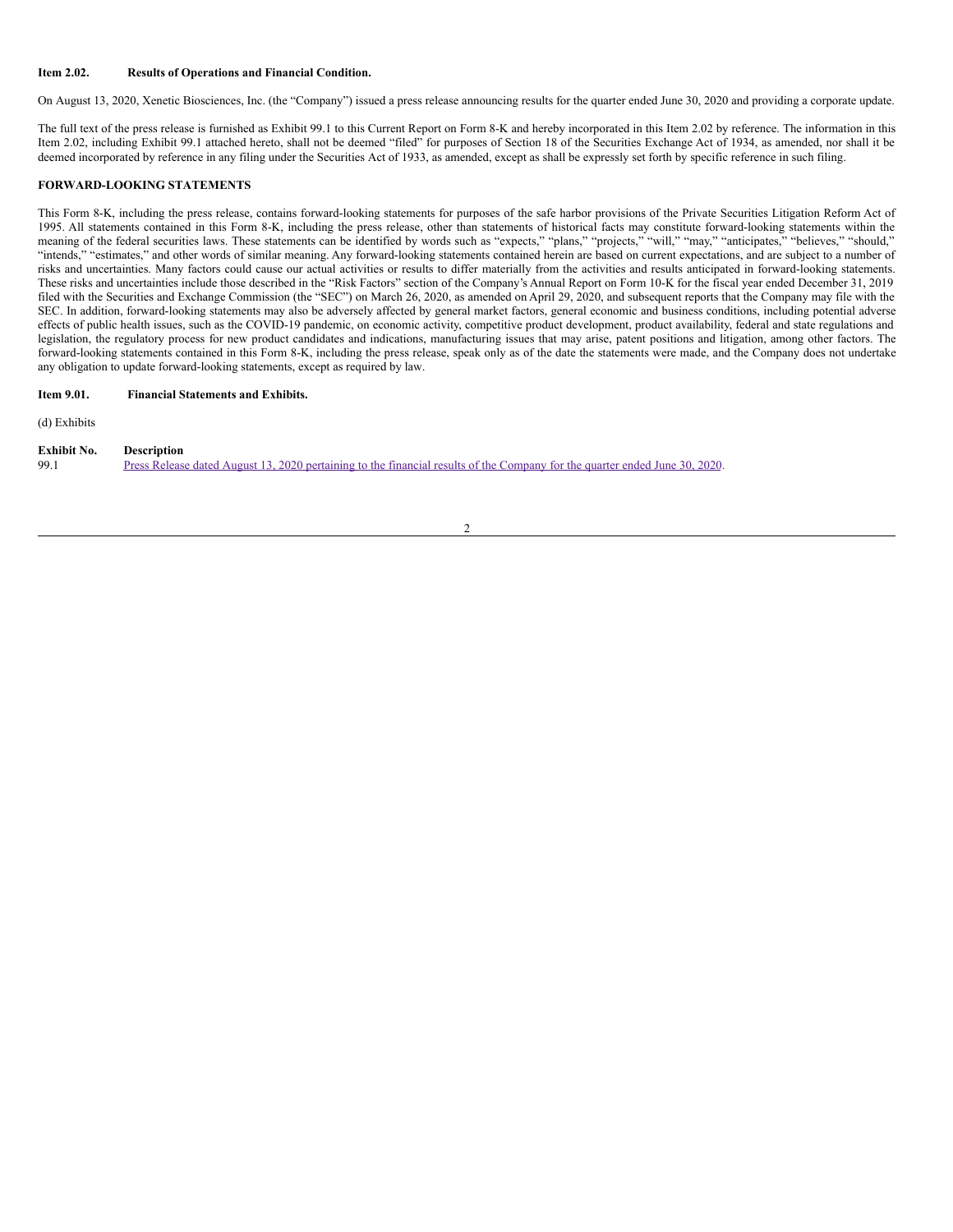## **SIGNATURES**

Pursuant to the requirements of the Securities Exchange Act of 1934, the registrant has duly caused this report to be signed on its behalf by the undersigned hereunto duly authorized.

## **XENETIC BIOSCIENCES, INC.**

By: /s/ James Parslow Date: August 13, 2020 **Name: James Parslow** Name: James Parslow Title: Chief Financial Officer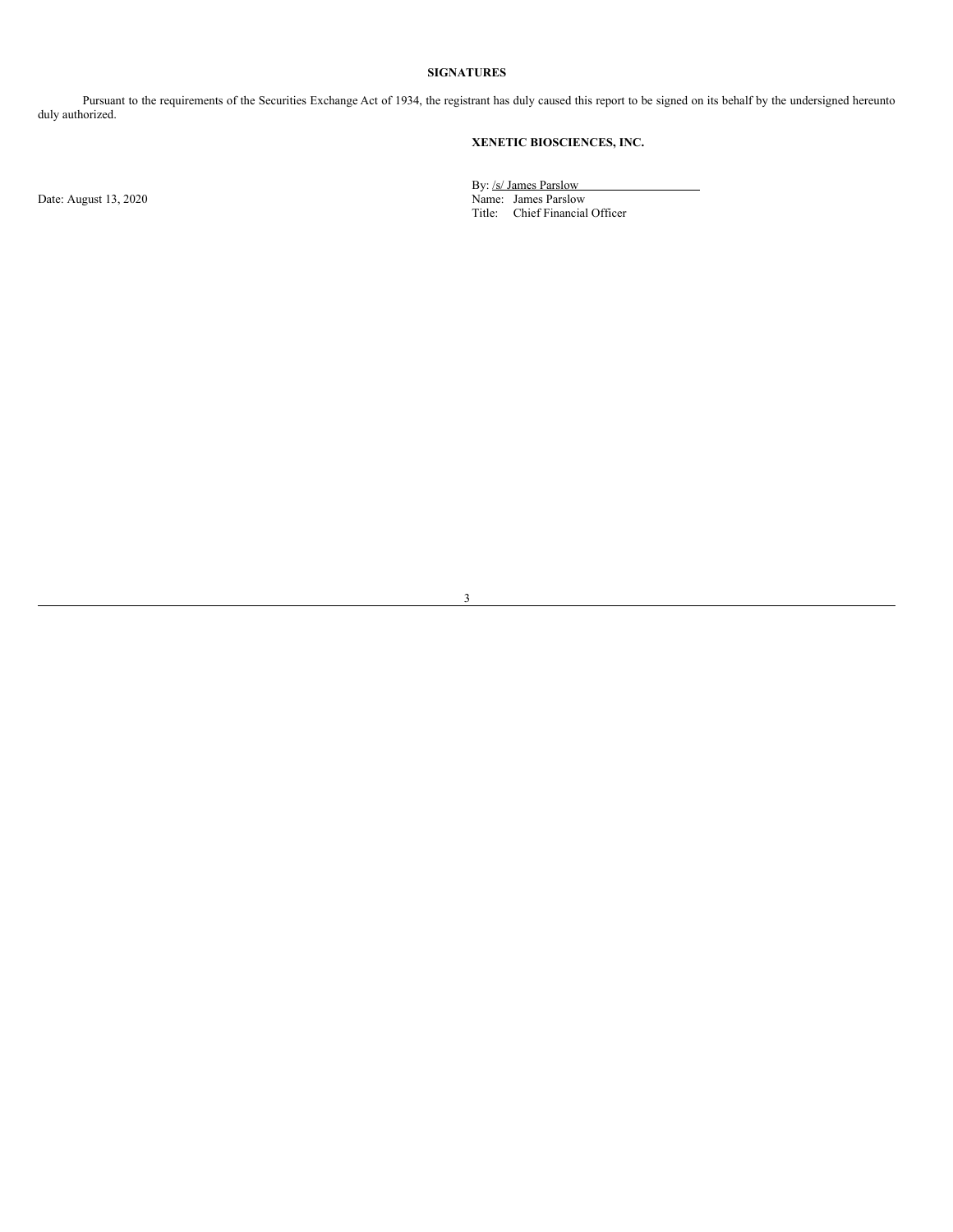

# **Xenetic Biosciences, Inc. Reports Second Quarter 2020 Financial Results and Provides Corporate Update**

- Successfully established two strategic academic collaborations in Q2 2020 to advance development of XCART<sup>TM</sup>, its differentiated CAR T therapy platform-
- Strengthened panel of experts on the Scientific Advisory Board, bringing valuable expertise across all phases of preclinical and clinical development -

**FRAMINGHAM, MA – (August 13, 2020)** – Xenetic Biosciences, Inc. (NASDAQ: XBIO) ("Xenetic" or the "Company"), a biopharmaceutical company focused on advancing XCART™, a personalized CAR T platform technology engineered to target patient- and tumor-specific neoantigens, today reported its financial results for the second quarter ended June 30, 2020 and provided a corporate update.

"The second quarter was marked by the achievement of important milestones for the Company. We previously announced that we would seek to utilize academic collaborators, which we believe provides many significant advantages to our overall XCART program, including access to leading CAR T experts as well as manufacturing facilities with the ability to carry out our early development activities," commented Jeffrey Eisenberg, Chief Executive Officer of Xenetic. "Now that we have entered into strategic collaboration agreements with Scripps Research and Pharmsynthez, we believe we are well-positioned to efficiently advance our XCART program through preclinical development and into the clinic. We will be working closely with both institutions to develop the manufacturing methods for XCART and generate key preclinical data to support a potential Phase 1 dosing study."

XCART Platform Technology Overview: Significantly differentiated, proprietary approach to personalized CAR T therapy for the treatment of multiple tumor types of B-cell Non-Hodgkin lymphomas, an area of significant unmet need, with the potential to address an initial global market opportunity of over \$5 billion annually.<sup>1</sup> Xenetic believes *XCART has the potential to transform CAR T therapy.*

## **Program Highlights:**

- · Collaboration with Pharmsynthez and multiple academic institutions in Russia and Belarus to optimize the overall XCART workflow, including clinical manufacturing processes, and to ultimately dose B-cell non-Hodgkin lymphoma (NHL) patients.
- Research and development collaboration with Scripps Research covering design and implementation of the preclinical development program, as well as method development activities supporting process development for clinical manufacturing.

PolyXen® Platform Technology: Patent-protected platform technology designed for protein or peptide therapeutics, enabling next-generation biological drugs by prolonging *a drug's circulating half-life and potentially improving other pharmacological properties.*

## **Program Highlights:**

\_\_\_\_\_\_\_\_\_\_\_\_\_\_\_\_\_\_\_\_\_\_\_\_\_\_\_

- Exclusive License Agreement with Takeda Pharmaceuticals Co. Ltd. ("Takeda") in the field of coagulation disorders. Takeda currently has one active development program underway utilizing the PolyXen platform technology.
- · Royalty payments doubled during the second quarter as the relevant product has now launched worldwide and continues to be rolled out by Takeda's sublicensee.

<sup>1</sup> Market Reports World GLOBAL NON-HODGKIN LYMPHOMA THERAPEUTICS MARKET - SEGMENTED BY TYPE OF TREATMENT - GROWTH, TRENDS AND FORECASTS (2018 - 2023); BioPharm Insight Surveillance, Epidemiology, and End Results (SEER) 9 registries, National Cancer Institute, 2017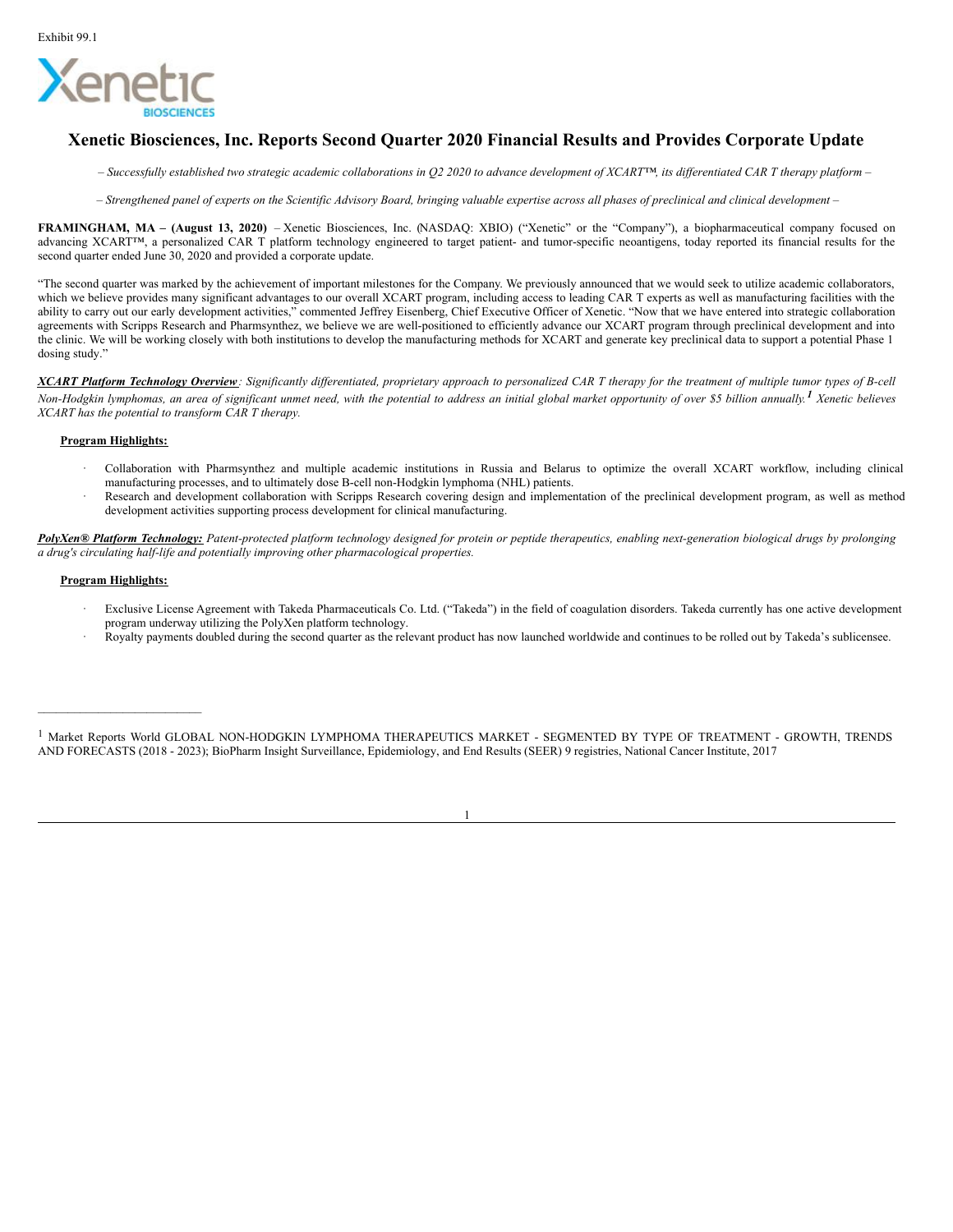# <span id="page-4-0"></span>Xene

## **Summary of Financial Results for Second Quarter 2020**

Net loss for the six months ended June 30, 2020 was approximately \$2.1 million compared to a net loss of approximately \$2.7 million for the same period in 2019. As of June 30, 2020, working capital was \$8.3 million compared to \$9.7 million as of December 31, 2019. The decrease in working capital was primarily due to the Company's net loss for the six months ended June 30, 2020. The Company ended the quarter with approximately \$8.1 million of cash.

## **About Xenetic Biosciences**

Xenetic Biosciences, Inc. is a biopharmaceutical company focused on progressing XCART™, a personalized CAR T platform technology engineered to target patient- and tumor-specific neoantigens. The Company is initially advancing cell-based therapeutics targeting the unique B-cell receptor on the surface of an individual patient's malignant tumor cells for the treatment of B-cell lymphomas. XCART™ has the potential to fuel a robust pipeline of therapeutic assets targeting high-value oncology indications.

Additionally, Xenetic is leveraging PolyXen®, its proprietary drug delivery platform, by partnering with biotechnology and pharmaceutical companies. PolyXen® has demonstrated its ability to improve the half-life and other pharmacological properties of next-generation biologic drugs. The Company has an exclusive license agreement with Takeda Pharmaceuticals Co. Ltd. in the field of coagulation disorders and receives royalty payments under this agreement.

For more information, please visit the Company's website at www.xeneticbio.com and connect on Twitter, LinkedIn, and Facebook.

#### **Forward-Looking Statements**

This press release contains forward-looking statements for purposes of the safe harbor provisions of the Private Securities Litigation Reform Act of 1995. All statements contained in this press release other than statements of historical facts may constitute forward-looking statements within the meaning of the federal securities laws. These statements can be identified by words such as "expects," "plans," "projects," "will," "may," "anticipates," "believes," "should," "intends," "estimates," and other words of similar meaning, including, but not limited to, statements regarding: our belief that academic collaborators provide many significant advantages to our overall XCART program, including access to leading CAR T experts as well as manufacturing facilities with the ability to carry out our early development activities; our belief that we are well-positioned to efficiently advance our XCART program through preclinical development and into the clinic; our expectations regarding working closely with our academic collaborators to develop the manufacturing methods for XCART and generate key preclinical data to support a potential Phase 1 dosing study; expectations regarding the collaboration with Pharmsynthez optimizing the overall XCART workflow and ultimately dosing NHL patients; our plans to initially apply the XCART technology to advance cell-based therapeutics by targeting the unique B-cell receptor on the surface of an individual patient's malignant tumor cells for the treatment of B-cell lymphomas; our expectations that XCART has the potential to fuel a robust pipeline of therapeutic assets targeting high-value oncology indications; our belief that our significantly differentiated, proprietary approach to personalized CAR T therapy for the treatment of multiple tumor types of B-cell Non-Hodgkin lymphomas, an area of significant unmet need, has the potential to address an initial global market opportunity of over \$5 billion annually; our belief that XCART has the potential to transform CAR T therapy; our plans to leverage PolyXen® by partnering with biotechnology and pharmaceutical companies; and our expectation regarding receipt of royalty payments under the exclusive license agreement with Takeda Pharmaceuticals Co. Ltd. Any forward-looking statements contained herein are based on current expectations, and are subject to a number of risks and uncertainties. Many factors could cause our actual activities, performance, achievements, or results to differ materially from the activities and results anticipated in forward-looking statements. Important factors that could cause actual activities, performance, achievements, or results to differ materially from such plans, estimates or expectations include, among others, (1) unexpected costs, charges or expenses resulting from the acquisition of XCART; (2) uncertainty of the expected financial performance of the Company following completion of the acquisition of XCART; (3) failure to realize the anticipated potential of the XCART technology; (4) the ability of the Company to implement its business strategy; (5) failure of Scripps Research and/or Pharmsynthez or the other academic institutions in Belarus and Russia (as applicable) to perform their obligations under the respective agreements; (6) failure of the Company and Pharmsynthez to reach agreements with the contract sites on terms favorable to the Company, or at all; and (7) other risk factors as detailed from time to time in the Company's reports filed with the SEC, including its annual report on Form 10-K, periodic quarterly reports on Form 10-Q, periodic current reports on Form 8-K and other documents filed with the SEC. The foregoing list of important factors is not exclusive. In addition, forward-looking statements may also be adversely affected by general market factors, general economic and business conditions, including potential adverse effects of public health issues, such as the COVID-19 outbreak on economic activity, competitive product development, product availability, federal and state regulations and legislation, the regulatory process for new product candidates and indications, manufacturing issues that may arise, patent positions and litigation, among other factors. The forward-looking statements contained in this press release speak only as of the date the statements were made, and the Company does not undertake any obligation to update forward-looking statements, except as required by law.